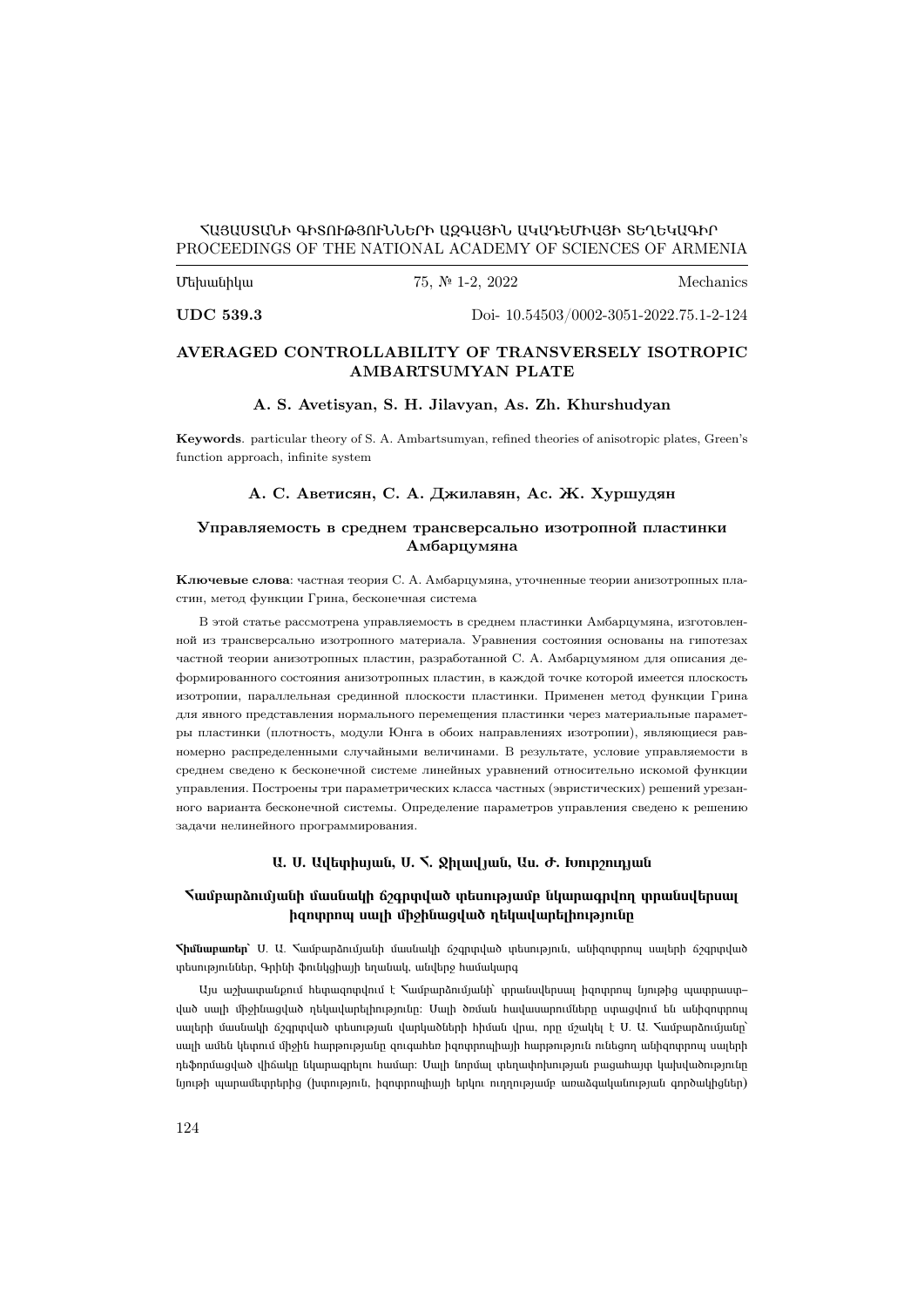ստացվում է Գրինի ֆունկցիայի եղանակի կիրառմամբ։ Ենթադրվում է, որ այդ պարամետրերը հավասարաչափ բաշխված պատահական մեծություններ են։ Արդյունքում՝ միջինացված ղեկավարելիության պայմանից ստաց– վում է ղեկավարման որոնվող ֆունկցիայի նկատմամբ գծային հավասարումների անվերջ համակարգ։ Կառուց– վում է անվերջ համակարգի հատած մասի մասնավոր (էվրիստիկ) լուծումների երեք պարամետրական դաս, իսկ ղեկավարման պարամետրերի որոշումը հանգեցվում է ոչ գծային ծրագրավորման խնդրի լուծմանը։

In this paper we study the averaged controllability of Ambartsumyan plate made of a transversely isotropic material. Governing equations are based on assumptions of particular theory of anisotropic plates developed by S. A. Ambartsumyan specifically for describing the deformation of anisotropic plates made of material with isotropy plane which, at each point of the plate, is parallel to its middle plane. The Green's function approach is applied to express the plate normal displacement by means of material parameters (density, Young moduli in both directions of isotropy) which are assumed to be uniformly distributed random variables. Eventually, the averaged controllability condition is reduced to an infinite system of linear constraints with respect to the control action. Three types of particular (heuristic) solutions of the truncated version of the infinite system are discussed. Determination of control parameters is reduced to the solution of a problem of nonlinear programming.

## 1 Introduction

The concept of averaged controllability has been introduced by Enrique Zuazua in the recent paper [\[1\]](#page-10-0) and has been further developed in [\[2](#page-10-1)[–9\]](#page-10-2) (also, refer to the list of references in [\[8\]](#page-10-3)). Averaged controllability is an important criterion of controllability for systems or processes containing random parameters. In case of systems or processes described by partial differential equations, material characteristics may be (and most of the cases are) regarded as such parameters. The advantage of this notion is that controls providing the desired state exactly or approximately, do not depend on the random parameters. For instance, let a controlled state be described by  $w(x, t, u; \alpha)$  where x and t are deterministic variables, u is the control and  $\alpha$  is some random variable. The aim is to provide a desired state  $w_T(x)$  at  $t = T$ . Then we will say that it is controllable in average if the controllability residue

$$
\mathcal{R}_T(u) = ||\bar{w}(x,T,u) - w_T(x)||
$$

satisfies

$$
\mathcal{R}_T(u) = 0 \quad \text{(exactly)} \quad \text{or} \quad \mathcal{R}_T(u) \le \varepsilon \quad \text{(approximately)}
$$

for some given  $\varepsilon$  and appropriate norm  $||\cdot||$ . Here,  $\bar{w}$  is the averaged state given by

$$
\bar{w}(\cdot,\cdot,\cdot)=\int_{\alpha_0}^{\alpha_1}w(\cdot,\cdot,\cdot;\alpha)p(\alpha)\,\mathrm{d}\alpha,
$$

p is the PDF and  $\alpha_0$ ,  $\alpha_1$  are the extreme values of  $\alpha$ .

Thence, substituting  $\bar{w}$  into the definition of  $\mathcal{R}_{T}(u)$ , we will be able to derive a constrained on u that does not depend on  $\alpha$  explicitly. It rather depends on the extreme values  $\alpha_0$  and  $\alpha_1$ .

Generally, the analysis of exact averaged controllability is considerably simplified when the integral in the expression of  $\bar{w}$  is explicitly evaluated. Nevertheless, in case when the integral can not be explicitly evaluated, approximate analytical expressions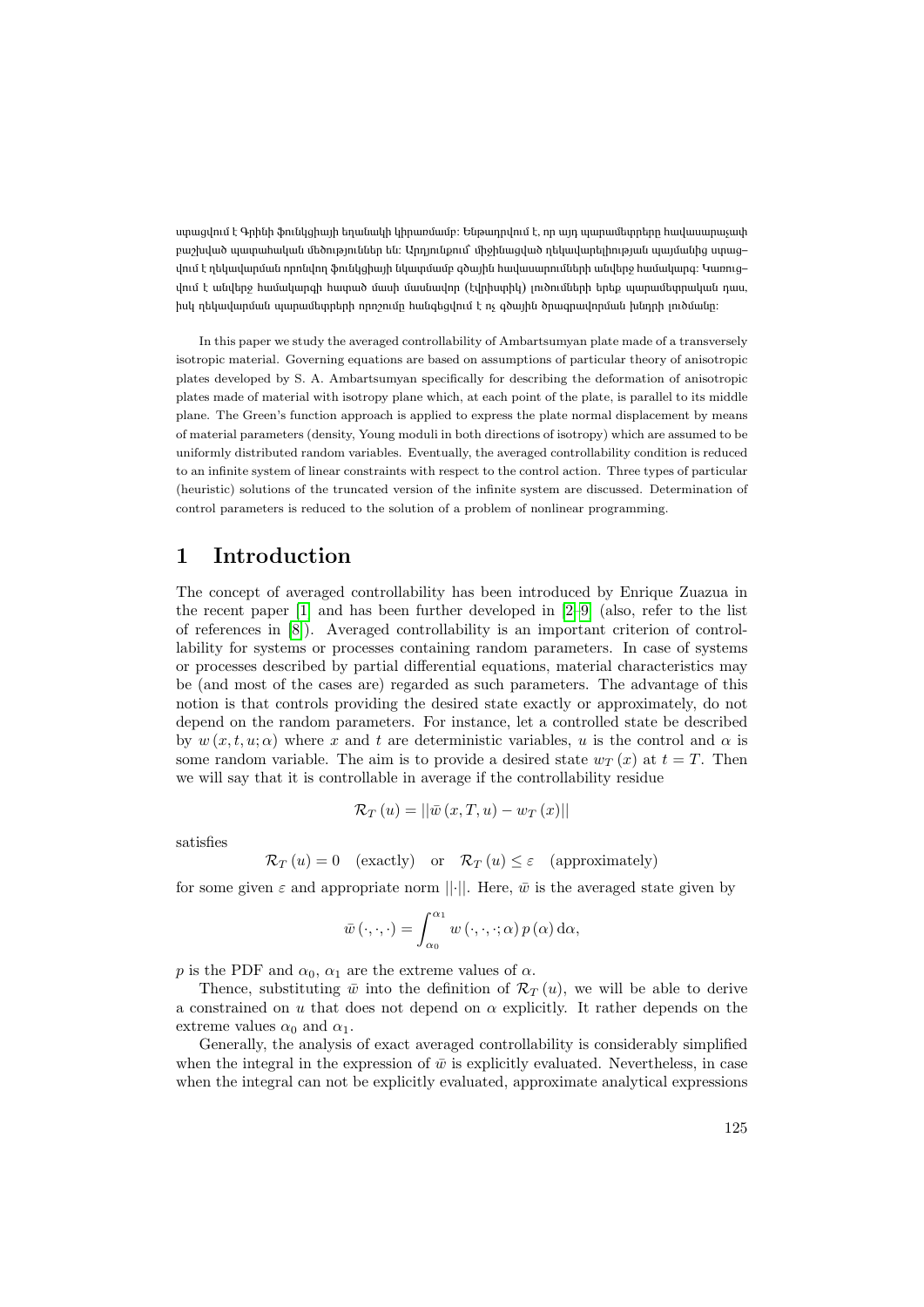like trapezoidal or Simpson rule can work out with high accuracy. On the other hand, the analysis of approximate averaged controllability is often easier considering that the integral can be well estimated in terms of known integral inequalities.

In this paper, we consider a similar problem for a square plate simply supported at its four edges. The plate occupies the domain  $\Omega = \{ (x, y, z) \in \mathbb{R}^3, (x, y) \in$  $[0, l]^2$ ,  $2z \in [-h, h]$  and it is subject to a dynamical load  $F(x, y, t) = u(t) v(x, y)$ with controllable u and given distribution function v. We will assume that at  $t = 0$ , the plate was resting in equilibrium. The plate is made of a transversely isotropic material. More specifically, at each point of the plate the isotropy plane is parallel to the middle plane of the plate.

# 2 Ambartsumyan hypotheses and governing equation

Denote by  $\mathbf{w} = (w_x, w_y, w_z)$  the displacement field in the plate. Let us assume that the following hypotheses of Ambartsumyan particular theory are valid [\[10\]](#page-10-4):

- 1.  $w_z$  does not depend on z-coordinate, i.e.,  $w_z = w(x, y, t)$ ,
- 2. the normal stress  $\sigma_{zz}$  and the shear stresses  $\tau_{xz}$ ,  $\tau_{yz}$  are determined according to classical anisotropic plate theory.
- 3. in the Hooke law,  $\sigma_{zz}$  is negligible with respect to the stresses  $\sigma_{xx}$ ,  $\sigma_{yy}$  and  $\tau_{xy}$ .

Note that in [\[11\]](#page-10-5) it has been shown that Ambartsumyan theory of anisotropic plates is of fourth order similar to the linearized von Kármán equations. An optimal control problem for Ambartsumyan layer-plate has been considered in [\[12\]](#page-10-6).

On the basis of these hypotheses, the displacement field will be expressed as follows:

$$
w_x(x, y, z, t) = -z\frac{\partial w}{\partial x} + \frac{z}{2G'}\left(\frac{h^2}{4} - \frac{z^2}{3}\right)\varphi_0(x, y, t),
$$
  

$$
w_y(x, y, z, t) = -z\frac{\partial w}{\partial y} + \frac{z}{2G'}\left(\frac{h^2}{4} - \frac{z^2}{3}\right)\psi_0(x, y, t),
$$

and the normal stress is determined from the third equation of motion of the classical theory subject to the boundary conditions

$$
\sigma_{zz}\big|_{2z=h} = F(x, y, t), \quad \sigma_{zz}\big|_{2z=-h} = 0,
$$

as follows:

$$
\sigma_{zz} = \left(\frac{1}{2} + \frac{3}{2}\frac{z}{h} - 2\frac{z^3}{h^3}\right) F(x, y, t) + \rho \cdot \left(\frac{2z^2}{h^2} - \frac{1}{2}\right) z \frac{\partial^2 w_0}{\partial t^2}.
$$

Here,

$$
\varphi_0(x, y, t) = -\frac{E}{1 - \nu^2} \frac{\partial \Delta w_0}{\partial x}, \quad \psi_0(x, y, t) = -\frac{E}{1 - \nu^2} \frac{\partial \Delta w_0}{\partial y},
$$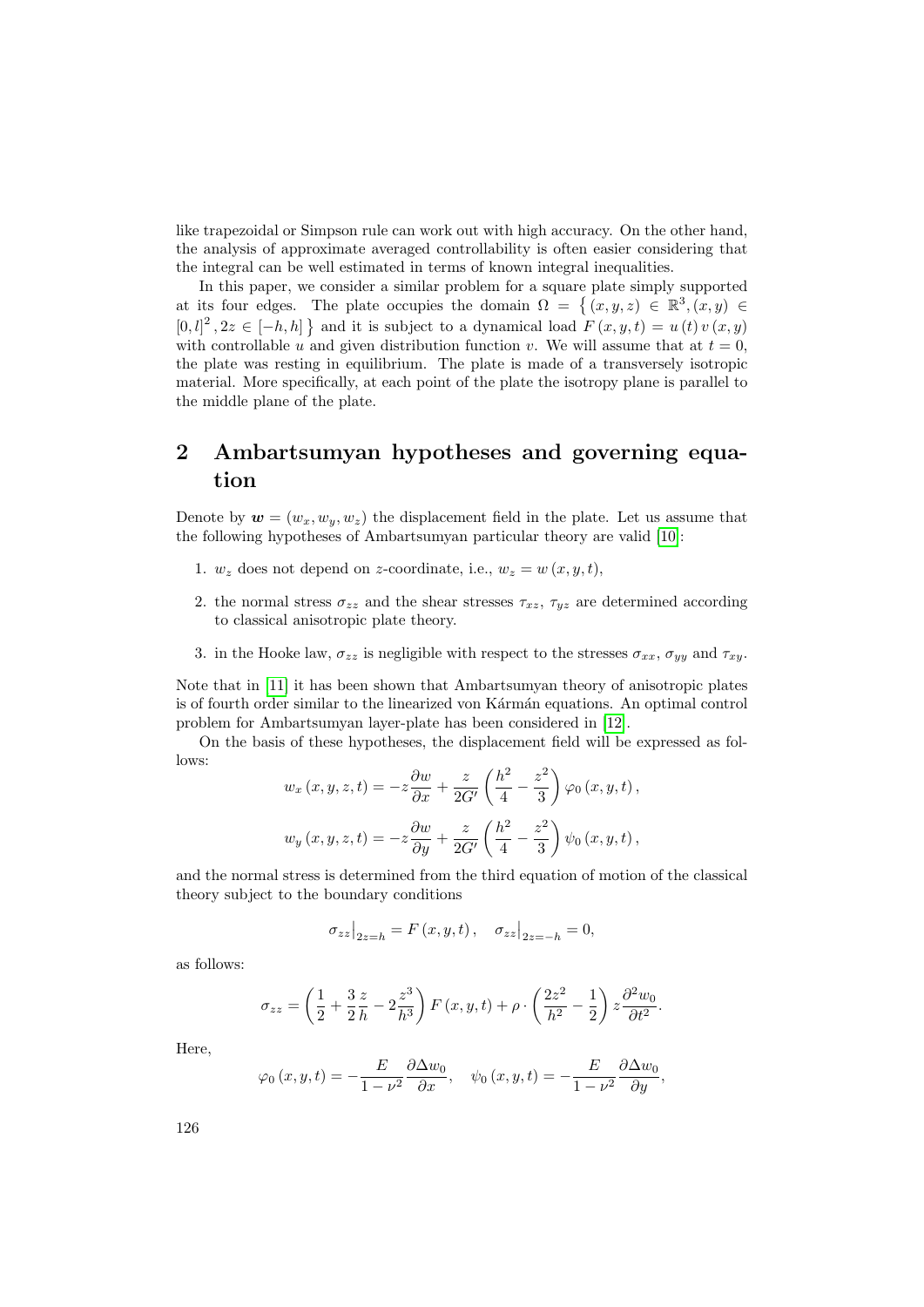$(\rho, E, \nu, G')$  are the independent material parameters of the plate,  $\Delta$  is the 2D Laplace operator, and  $w_0$  is the normal displacement of the plate mid-plane calculated by the classical theory, i.e.,

<span id="page-3-0"></span>
$$
D\Delta\Delta w_0 + \rho h \frac{\partial^2 w_0}{\partial t^2} = F(x, y, t) \quad \text{in} \quad \Omega,
$$
\n(2.1)

where

$$
D = \frac{Eh^3}{12\left(1 - \nu^2\right)}
$$

is the bending stiffness of the plate.

Then, the anisotropic normal displacement  $w$  of the plate mid-plane will satisfy the fourth order equation

<span id="page-3-1"></span>
$$
D\Delta\Delta w + \rho h \frac{\partial^2 w}{\partial t^2} = F_1(x, y, t) \quad \text{in} \quad \Omega,
$$
\n(2.2)

with

$$
F_1(x, y, t) = F(x, y, t) - \frac{h^2}{10(1 - \nu^2)} \frac{E}{G'} \left[ \Delta F - \rho h \frac{\partial^2 \Delta w_0}{\partial t^2} \right],
$$

subject to boundary conditions

<span id="page-3-2"></span>
$$
\begin{cases} w = 0, & M_{xx} = 0 \text{ at } x = 0, l \\ w = 0, & M_{yy} = 0 \text{ at } y = 0, l. \end{cases}
$$
 (2.3)

Here,  $M_{xx}$  and  $M_{yy}$  are the in-plane bending moments given by

$$
M_{xx}(x, y, t) = -D\left(\frac{\partial^2 w}{\partial x^2} + \nu \frac{\partial^2 w}{\partial y^2}\right) + \frac{h^2}{10} \frac{D}{G'}\left(\frac{\partial \varphi_0}{\partial x} + \nu \frac{\partial \psi_0}{\partial y}\right),
$$
  

$$
M_{yy}(x, y, t) = -D\left(\nu \frac{\partial^2 w}{\partial x^2} + \frac{\partial^2 w}{\partial y^2}\right) + \frac{h^2}{10} \frac{D}{G'}\left(\nu \frac{\partial \varphi_0}{\partial x} + \frac{\partial \psi_0}{\partial y}\right).
$$

Note that [\(2.1\)](#page-3-0) can be explicitly solved for various boundary conditions: refer to [\[13\]](#page-10-7) for more details. Since in our case the plate is simply supported at its four edges, we will have [\[13\]](#page-10-7)

$$
w_0(x, y, t) = \frac{1}{\rho h} \int_0^t \int_0^l \int_0^l F(\xi, \eta, \tau) G(x, \xi, y, \eta, t - \tau) d\xi d\eta d\tau, \qquad (2.4)
$$

$$
G(x,\xi,y,\eta,t) = \frac{4}{l^2} \sqrt{\frac{\rho}{E}} \cdot \sum_{n,m=1}^{\infty} \frac{1}{\lambda_{nm}} \sin\left(\sqrt{\frac{E}{\rho}} \cdot \lambda_{nm}t\right) \varphi_n(x) \varphi_n(\xi) \varphi_m(y) \varphi_m(\eta),
$$

$$
\lambda_{nm} = \frac{h}{l^2} \frac{\pi^2 (n^2 + m^2)}{\sqrt{12(1 - \nu^2)}}, \quad \varphi_n(x) = \sin\left(\pi n \frac{x}{l}\right).
$$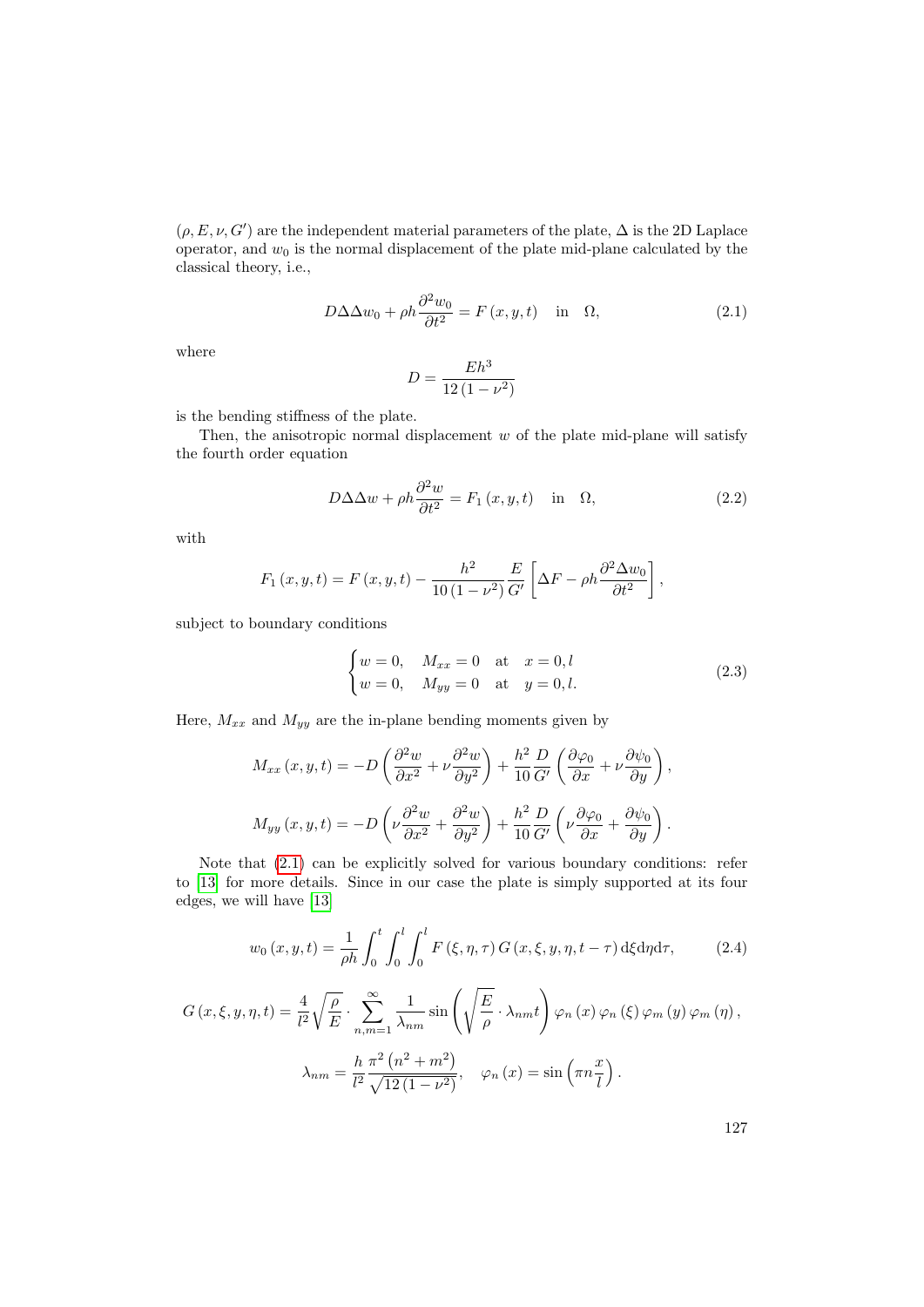Similarly, the general solution to  $(2.2)$  and  $(2.3)$  will be

$$
w(x, y, t) = \frac{1}{\rho h} \int_0^t \int_0^l \int_0^l F_1(\xi, \eta, \tau) G(x, \xi, y, \eta, t - \tau) d\xi d\eta d\tau = w_0(x, y, t) - \frac{h}{10(1 - \nu^2)} \frac{E}{\rho G'} \int_0^t \int_0^l \int_0^l \Delta F \cdot G(x, \xi, y, \eta, t - \tau) d\xi d\eta d\tau + \frac{h^2}{10(1 - \nu^2)} \frac{E}{G'} \int_0^t \int_0^l \int_0^l \frac{\partial^2 \Delta w_0}{\partial \tau^2} \cdot G(x, \xi, y, \eta, t - \tau) d\xi d\eta d\tau.
$$

Denoting

$$
\frac{h}{10(1-\nu^2)} \frac{E}{\rho G'} \int_0^t \int_0^l \int_0^l \Delta F \cdot G(x,\xi,y,\eta,t-\tau) \,d\xi d\eta d\tau = w_1(x,y,t;\boldsymbol{P})\,,
$$

$$
\frac{h^2}{10(1-\nu^2)} \frac{E}{G'} \int_0^t \int_0^l \int_0^l \frac{\partial^2 \Delta w_0}{\partial \tau^2} \cdot G(x,\xi,y,\eta,t-\tau) \,d\xi d\eta d\tau = w_2(x,y,t;\boldsymbol{P})\,,
$$

we will obtain

$$
w(x, y, t; P) = w_0(x, y, t; P) - w_1(x, y, t; P) + w_2(x, y, t; P).
$$

The indication of  $P$  in the argument of w and  $w_0$ ,  $w_1$ ,  $w_2$  is merely to show their dependence on the material parameters.

## 2.1 Simplification of the displacement

Before proceeding with controllability problem formulation, let us first simplify  $w_0$ ,  $w_1$  and  $w_2$  further. First, notice that

$$
w_0(x, y, t; \mathbf{P}) = \sum_{n,m=1}^{\infty} v_{nm}^0 \varphi_n(x) \varphi_m(y) \cdot \int_0^t u(\tau) K_{nm}^0(t - \tau; E, \rho) d\tau,
$$
  

$$
v_{nm}^0 = \frac{4}{l^2 h \lambda_{nm}} \int_0^l \int_0^l v(\xi, \eta) \varphi_n(\xi) \varphi_m(\eta) d\xi d\eta,
$$
  

$$
K_{nm}^0(t; E, \rho) = \frac{1}{\sqrt{\rho E}} \sin\left(\sqrt{\frac{E}{\rho}} \cdot \lambda_{nm} t\right),
$$
  

$$
w_1(x, y, t; \mathbf{P}) = \sum_{n,m=1}^{\infty} v_{nm}^1 \varphi_n(x) \varphi_m(y) \cdot \int_0^t u(\tau) K_{nm}^1(t - \tau; \mathbf{P}) d\tau,
$$
  

$$
v_{nm}^1 = \frac{4h}{10l^2(1 - \nu^2) \cdot \lambda_{nm}} \int_0^l \int_0^l \Delta v \cdot \varphi_n(\xi) \varphi_m(\eta) d\xi d\eta,
$$
  

$$
K_{nm}^1(t; \mathbf{P}) = \frac{1}{G'} \sqrt{\frac{E}{\rho}} \sin\left(\sqrt{\frac{E}{\rho}} \cdot \lambda_{nm} t\right).
$$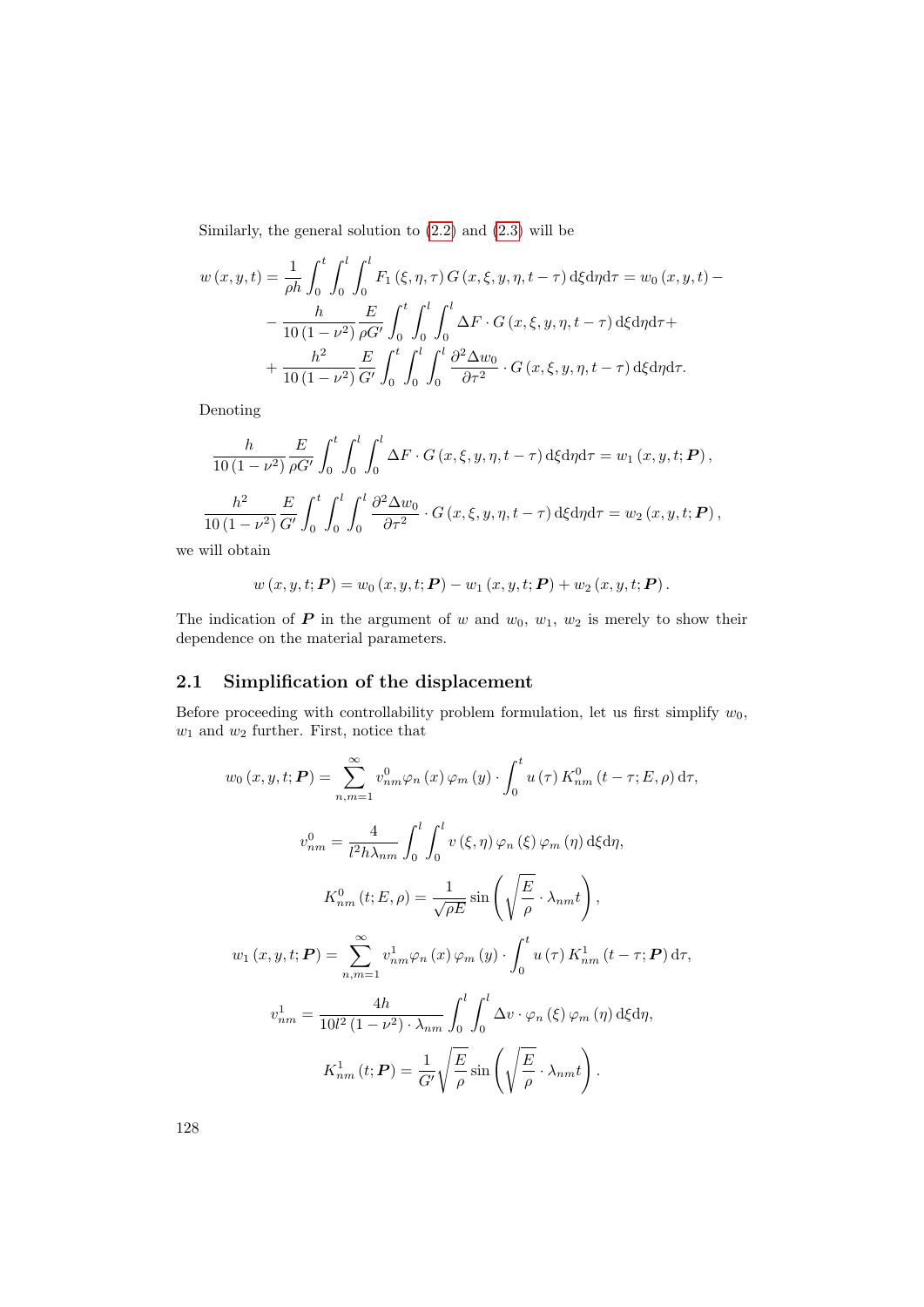Further, notice that since  $K_{nm}^0(0; \cdot, \cdot) \equiv 0$ , we have

$$
\frac{\partial^2}{\partial t^2} \int_0^t u(\tau) K_{nm}^0(t - \tau; E, \rho) d\tau = \int_0^t u(\tau) \frac{\partial^2 K_{nm}^0(t - \tau; E, \rho)}{\partial t^2} d\tau =
$$
  
= 
$$
- \frac{1}{\rho} \sqrt{\frac{E}{\rho}} \cdot \lambda_{nm}^2 \int_0^t u(\tau) \sin\left(\sqrt{\frac{E}{\rho}} \cdot \lambda_{nm}(t - \tau)\right) d\tau.
$$

Therefore,

$$
\frac{\partial^2 \Delta w_0}{\partial t^2} = \sum_{n,m=1}^{\infty} v_{nm}^0 \Delta (\varphi_n (x) \varphi_m (y)) \int_0^t u(\tau) \frac{\partial^2 K_{nm}^0(t-\tau;E,\rho)}{\partial t^2} d\tau =
$$
  

$$
= \frac{\pi^2}{l^2} \frac{1}{\rho} \sqrt{\frac{E}{\rho}} \sum_{n,m=1}^{\infty} \lambda_{nm}^2 (n^2 + m^2) v_{nm}^0 \varphi_n (x) \varphi_m (y) \times
$$
  

$$
\times \int_0^t u(\tau) \sin \left( \sqrt{\frac{E}{\rho}} \cdot \lambda_{nm} (t-\tau) \right) d\tau.
$$

Substituting this expression into  $w_2$ , we will obtain

$$
w_2(x, y, t; \mathbf{P}) = \frac{4\pi^2 h^2}{10l^4 (1 - \nu^2)} \frac{E}{\rho G'} \int_0^t \int_0^l \int_0^l \sum_{n, m = 1}^\infty \lambda_{nm}^2 (n^2 + m^2) v_{nm}^0 \times
$$
  
 
$$
\times \varphi_n(\xi) \varphi_m(\eta) \int_0^\tau u(\tau) \sin\left(\sqrt{\frac{E}{\rho}} \cdot \lambda_{nm} (\tau - \tau_1)\right) d\tau_1 \times
$$
  
 
$$
\times \sum_{n, m = 1}^\infty \frac{1}{\lambda_{nm}} \sin\left(\sqrt{\frac{E}{\rho}} \cdot \lambda_{nm} (t - \tau)\right) \varphi_n(x) \varphi_n(\xi) \varphi_m(\eta) \varphi_m(\eta) d\xi d\eta d\tau.
$$

On the other hand, since

$$
\int_0^l \varphi_{n_1}(\xi) \varphi_{n_2}(\xi) d\xi = \frac{l}{2} \delta_{n_1}^{n_2},
$$

where  $\delta_{n_1}^{n_2}$  is the Kronecker symbol, we will obtain

$$
w_2(x, y, t; \mathbf{P}) = \sum_{n,m=1}^{\infty} v_{nm}^2 \varphi_n(x) \varphi_m(y) \int_0^t K_{nm}^2(u, t, \tau; \mathbf{P}) d\tau,
$$

where

$$
v_{nm}^2 = \frac{\pi^2 h^2}{10l^2 (1 - \nu^2)} \cdot \lambda_{nm} (n^2 + m^2) v_{nm}^0.
$$
  

$$
K_{nm}^2 (u, t, \tau; \mathbf{P}) = \frac{E}{\rho G'} \cdot \sin\left(\sqrt{\frac{E}{\rho}} \cdot \lambda_{nm} (t - \tau)\right) \times
$$

$$
\times \int_0^{\tau} u(\tau_1) \sin\left(\sqrt{\frac{E}{\rho}} \cdot \lambda_{nm} (\tau - \tau_1)\right) d\tau_1.
$$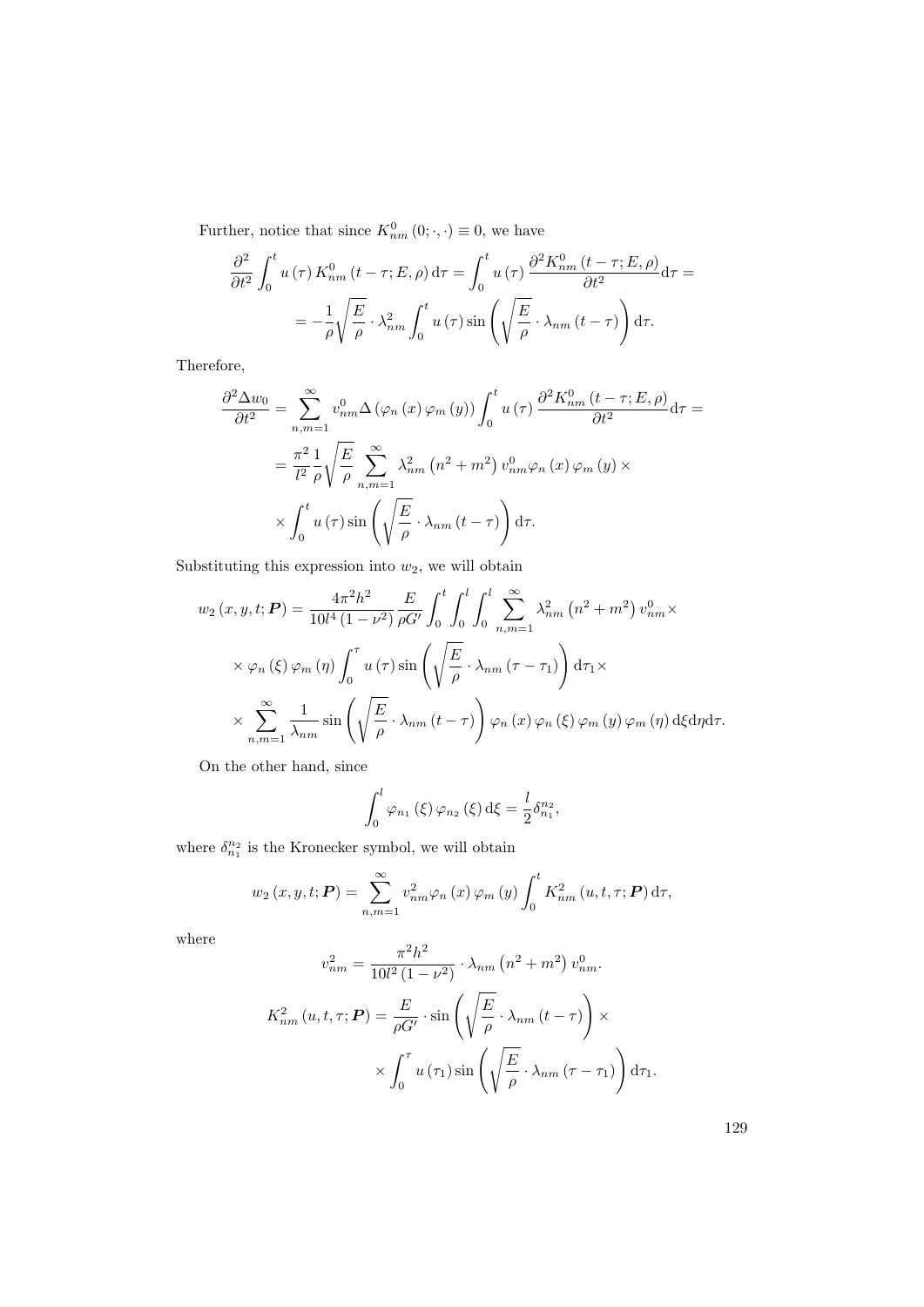Thus, finally,

$$
w(x, y, t; \mathbf{P}) = \sum_{n,m=1}^{\infty} \left[ v_{nm}^{0} \int_{0}^{t} u(\tau) K_{nm}^{0}(t - \tau; E, \rho) d\tau - \right. \\
\left. - v_{nm}^{1} \int_{0}^{t} u(\tau) K_{nm}^{1}(t - \tau; \mathbf{P}) d\tau + \right. \\
\left. + v_{nm}^{2} \int_{0}^{t} K_{nm}^{2}(u, t, \tau; \mathbf{P}) d\tau \right] \varphi_{n}(x) \varphi_{m}(y).
$$
\n(2.5)

## 3 Averaged controllability problem

Assume that the material parameters  $\boldsymbol{P} = (\rho, E, G')$  are uniformly distributed random variables. Let the aim of control be to provide at  $t = T$  the desired state

$$
w(x, y, T) = w_T(x, y), \quad \frac{\partial w}{\partial t}\Big|_{t=T} = \dot{w}_T(x, y) \quad \text{in} \quad \Omega
$$

with  $w_T, \dot{w}_T \in L^2([0,1]^2)$ . Then, the averaged controllability criterion will be

<span id="page-6-0"></span>
$$
\mathcal{R}_T(u) = ||\bar{w}(x, y, T) - w_T(x, y)||_{L^2([0, 1]^2)}^2 + \left\| \frac{\partial \bar{w}}{\partial t} \right\|_{t=T} - \dot{w}_T(x, y) \left\| \int_{L^2([0, 1]^2)}^2 (3.1)
$$

## 3.1 Determination of averaged state

The averaged state  $\bar{w}$  will be determined as

$$
\bar{w}(x, y, t) = \int_{\mathbb{P}} w(x, y, t) p(\boldsymbol{P}) d\boldsymbol{P} = \int_{\mathbb{P}} w_0(x, y, t) p(\boldsymbol{P}) d\boldsymbol{P} - \int_{\mathbb{P}} w_1(x, y, t) p(\boldsymbol{P}) d\boldsymbol{P} + \int_{\mathbb{P}} w_2(x, y, t) p(\boldsymbol{P}) d\boldsymbol{P}.
$$

Now, let us evaluate the averaged state taking into account that

$$
p(E) = \frac{\theta(E - E_0) - \theta(E - E_1)}{E_1 - E_0},
$$

where  $\theta$  is the Heaviside function. Since only  $K_{nm}^0$  depends on E and  $\rho$  only, we will obtain

$$
\bar{w}_0(x, y, t) = \frac{1}{\mu} \sum_{n,m=1}^{\infty} v_{nm}^0 \varphi_n(x) \varphi_m(y) \cdot \int_0^t u(\tau) \bar{K}_{nm}^0(t - \tau) d\tau,
$$

where  $\mu = (E_1 - E_0) (\rho_1 - \rho_0) (G'_1 - G'_0),$ 

$$
\bar{K}_{nm}^{0}(t) d\tau = \int_{\rho_0}^{\rho_1} \int_{E_0}^{E_1} K_{nm}^{0}(t; E, \rho) dE d\rho.
$$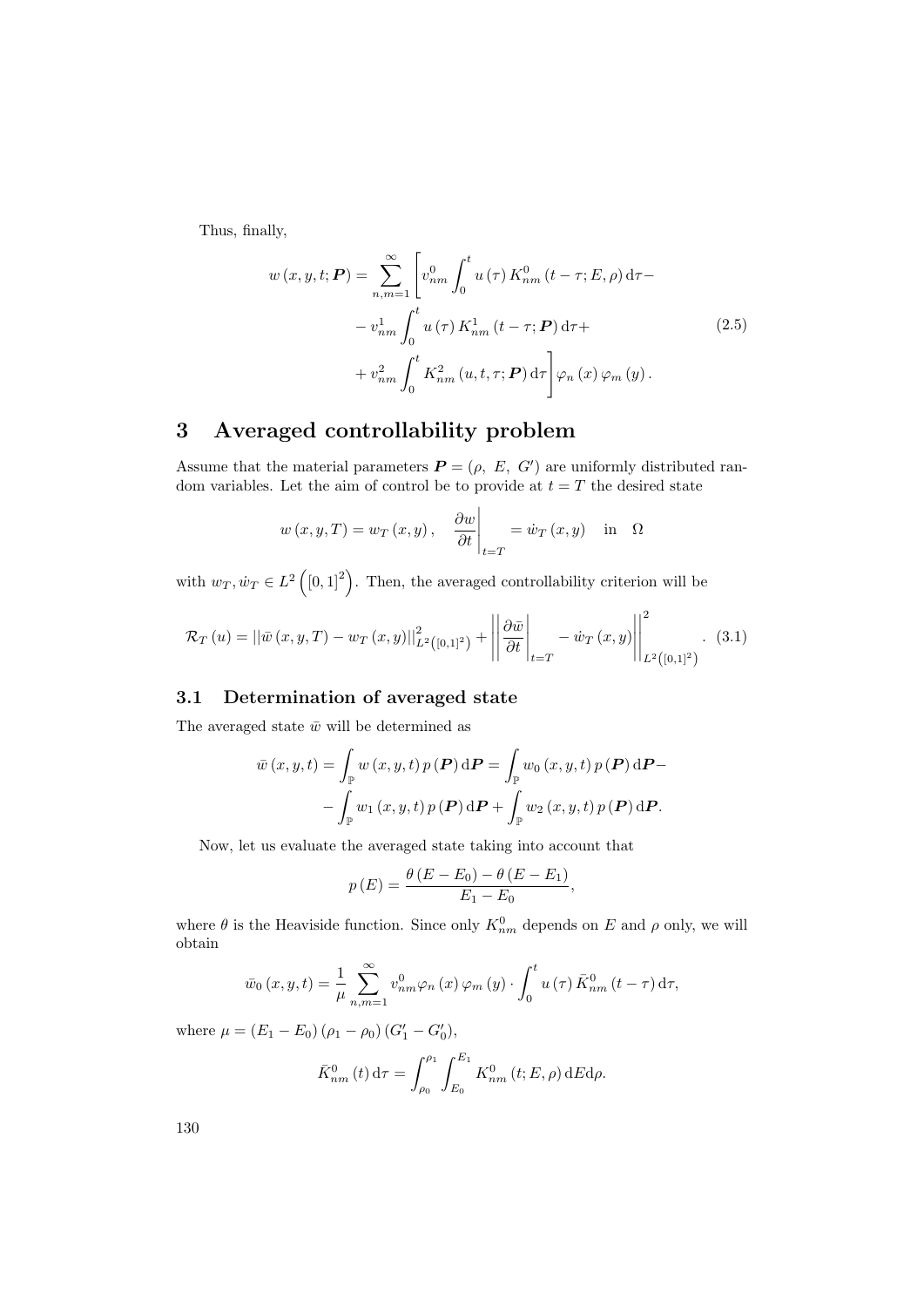Since  $K_{nm}^1$  contains only  $1/G'$ , their integration is separate and straightforward. As a result, we obtain,

$$
\bar{w}_1(x, y, t) = \frac{1}{\mu} \ln \frac{G_1'}{G_0'} \sum_{n,m=1}^{\infty} v_{nm}^1 \varphi_n(x) \varphi_m(y) \cdot \int_0^t u(\tau) \bar{K}_{nm}^1(t - \tau) d\tau,
$$
  

$$
\bar{K}_{nm}^1(t) = \int_{\rho_0}^{\rho_1} \int_{E_0}^{E_1} \sqrt{\frac{E}{\rho}} \sin\left(\sqrt{\frac{E}{\rho}} \cdot \lambda_{nm} t\right) dE d\rho.
$$

Similarly,

$$
\bar{w}_2(x, y, t) = \frac{1}{\mu} \ln \frac{G_1'}{G_0'} \sum_{n,m=1}^{\infty} v_{nm}^2 \varphi_n(x) \varphi_m(y) \int_0^t \bar{K}_{nm}^2(u, t, \tau) d\tau,
$$

where

$$
\bar{K}_{nm}^{2}(u,t,\tau) = \int_{0}^{\tau} u(\tau_{1}) \int_{\rho_{0}}^{\rho_{1}} \int_{E_{0}}^{E_{1}} \frac{E}{\rho} \cdot \sin\left(\sqrt{\frac{E}{\rho}} \cdot \lambda_{nm}(t-\tau)\right) \times \sin\left(\sqrt{\frac{E}{\rho}} \cdot \lambda_{nm}(\tau-\tau_{1})\right) dE d\rho d\tau_{1} :=
$$

$$
:= \int_{0}^{\tau} u(\tau_{1}) K_{nm}^{3}(t,\tau,\tau_{1}) d\tau_{1}.
$$

<span id="page-7-0"></span>Thence, we arrive at

$$
\bar{w}(x, y, t) = \sum_{n,m=1}^{\infty} K_{nm}(u, t) \varphi_n(x) \varphi_m(y), \qquad (3.2)
$$

where

$$
K_{nm}(u,t) = \frac{v_{nm}^0}{\mu} \int_0^t u(\tau) \bar{K}_{nm}^0(t-\tau) d\tau -
$$
  

$$
- \frac{1}{\mu} \ln \frac{G_1'}{G_0'} \int_0^t \left[ v_{nm}^1 u(\tau) \bar{K}_{nm}^1(t-\tau) -
$$
  

$$
- v_{nm}^2 \int_0^{\tau} u(\tau_1) K_{nm}^3(t,\tau,\tau_1) d\tau_1 \right] d\tau.
$$

## 3.2 Reduction of the averaged controllability condition to an infinite system

Denoting by  $w_{T,nm}$  and  $\dot{w}_{T,nm}$  the Fourier sine-coefficients of the corresponding func-tions, substituting [\(3.2\)](#page-7-0) evaluated at  $t = T$  into [\(3.1\)](#page-6-0) and taking into account the orthogonality of trigonometric functions, [\(3.1\)](#page-6-0) is reduced to the following coupled infinite system of constraints with respect to the control function  $u$ :

<span id="page-7-1"></span>
$$
\begin{cases}\nK_{nm}(u,T) - w_{T,nm} = 0, \\
\frac{\partial K_{nm}}{\partial t}\Big|_{t=T} - \dot{w}_{T,nm} = 0.\n\end{cases}
$$
\n(3.3)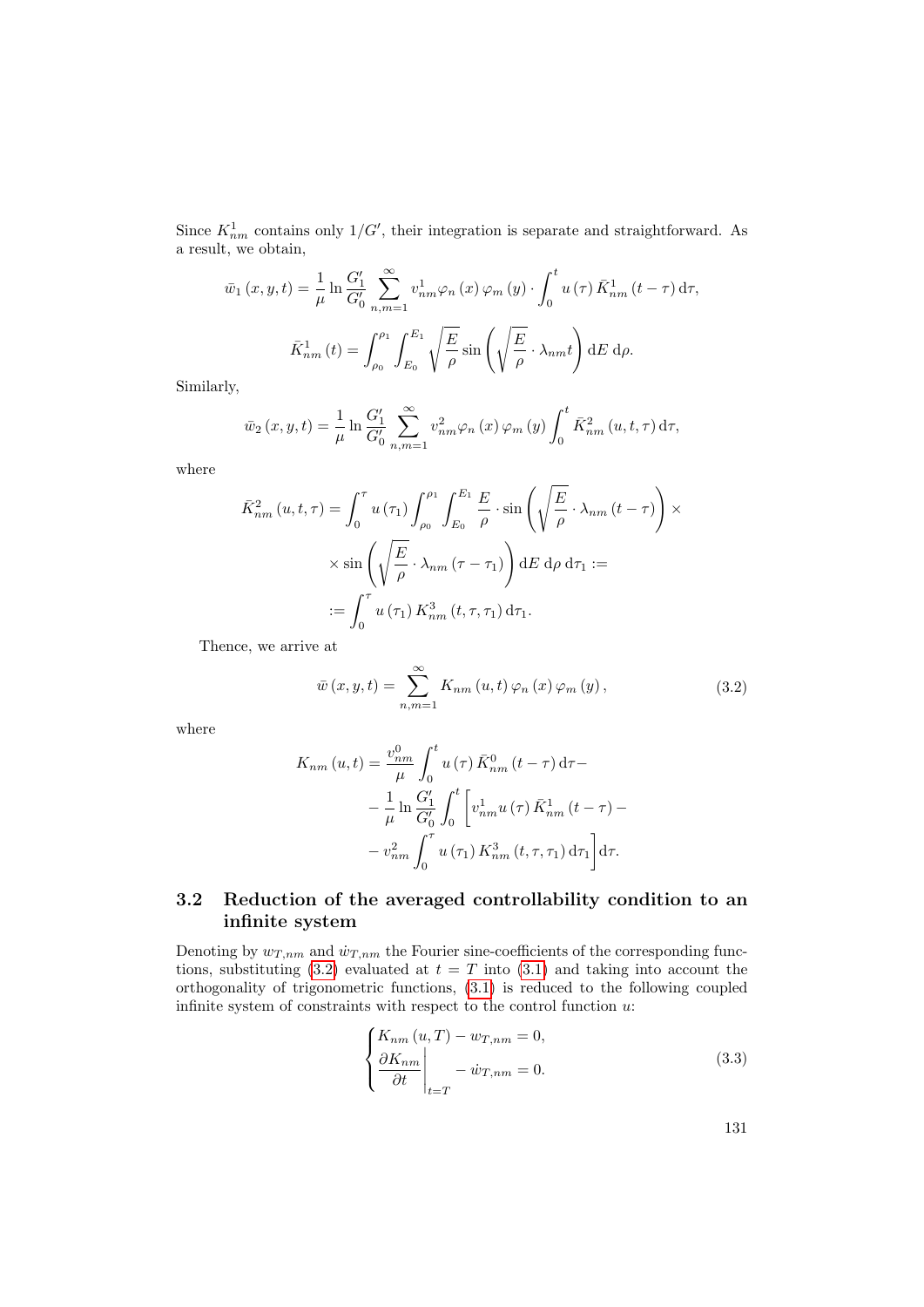## 4 Some heuristic solutions

Even though infinite system  $(3.3)$  is linear in u, its determination is not straightforward. For instance, it can be treated as a problem of moments and resolved explicitly (see [\[14\]](#page-11-0) for details). It can also be formally satisfied by some heuristic solutions [\[15\]](#page-11-1).

### 4.1 Trigonometric solution

Since  $v_{nm}^{0,1,2}$ ,  $w_{T,nm}$  and  $\dot{w}_{T,nm}$  converge in n, m very fast, [\(3.3\)](#page-7-1) can be truncated for some finite N, M. We additionally assume that u is compactly supported on  $[0, T]$ . Then,

$$
u(t) = \sum_{k=1}^{L} u_k \sin (q_k t + r_k)
$$

can be substituted into the truncated system to derive

<span id="page-8-0"></span>
$$
\begin{cases}\n\sum_{k=1}^{L} u_k \mathcal{T}_{nm}(q_k, r_k) - w_{T,nm} = 0, \\
\sum_{k=1}^{L} u_k \frac{\partial \mathcal{T}_{nm}}{\partial t} \Big|_{t=T} - \dot{w}_{T,nm} = 0, \\
\end{cases} \quad n \le N, \quad m \le M,
$$
\n(4.1)

where

$$
\mathcal{T}_{nm}(q_k, r_k) = \frac{v_{nm}^0}{\mu} \int_0^T \sin(q_k \tau + r_k) \, \bar{K}_{nm}^0(T - \tau) \, d\tau -
$$

$$
- \frac{1}{\mu} \ln \frac{G_1'}{G_0'} \int_0^T \left[ v_{nm}^1 \sin(q_k \tau + r_k) \, \bar{K}_{nm}^1(T - \tau) -
$$

$$
- v_{nm}^2 \int_0^{\tau} \sin(q_k \tau_1 + r_k) \, K_{nm}^3(T, \tau, \tau_1) \, d\tau_1 \right] d\tau.
$$

### 4.2 Piecewise constant solution

Another important control class is represented as

$$
u(t) = \sum_{k=1}^{L} u_k [\theta (t - t_{k-1}) - \theta (t - t_k)].
$$

In this case, the parameters  $u_k$ ,  $t_k$  will be determined from the following system:

<span id="page-8-1"></span>
$$
\begin{cases}\n\sum_{k=1}^{L} u_k \mathcal{P}_{nm}(t_k) - w_{T,nm} = 0, \\
\sum_{k=1}^{L} u_k \frac{\partial \mathcal{P}_{nm}}{\partial t} \Big|_{t=T} - \dot{w}_{T,nm} = 0, \n\end{cases}
$$
\n $n \le N, \quad m \le M,$ \n
$$
(4.2)
$$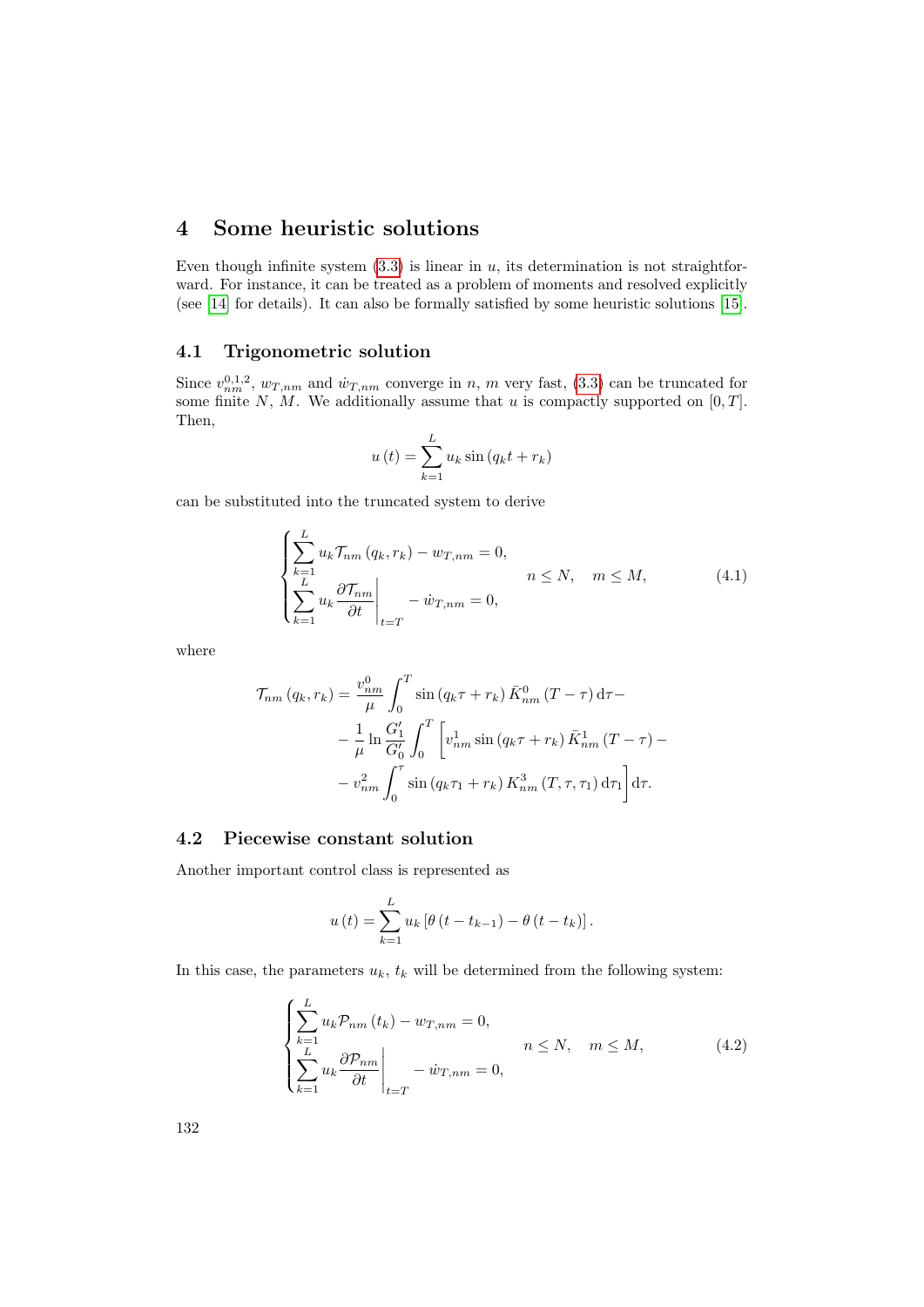where

$$
\mathcal{P}_{nm}(t_k) = \frac{v_{nm}^0}{\mu} \int_{t_{k-1}}^{t_k} \bar{K}_{nm}^0 (T - \tau) d\tau - \frac{1}{\mu} \ln \frac{G_1'}{G_0'} \left[ v_{nm}^1 \int_{t_{k-1}}^{t_k} \bar{K}_{nm}^1 (T - \tau) d\tau - v_{nm}^2 \int_0^T \int_0^{\tau} \left[ \theta \left( \tau_1 - t_{k-1} \right) - \theta \left( \tau_1 - t_k \right) \right] K_{nm}^3 (T, \tau, \tau_1) d\tau_1 d\tau \right].
$$

### 4.3 Impulsive control

Another heuristic solution is the impact action of the external force which can be represented in terms of Dirac function as follows:

$$
u(t) = \sum_{k=1}^{L} u_k \delta(t - t_k).
$$

In this case, for  $u_k$  and  $t_k$  we derive

<span id="page-9-0"></span>
$$
\begin{cases}\n\sum_{k=1}^{L} u_k \mathcal{I}_{nm}(t_k) - w_{T,nm} = 0, \\
\sum_{k=1}^{L} u_k \frac{\partial \mathcal{I}_{nm}}{\partial t} \Big|_{t=T} - \dot{w}_{T,nm} = 0, \n\end{cases} \quad n \le N, \quad m \le M,
$$
\n(4.3)

where

$$
\mathcal{I}_{nm}(t_k) = \frac{v_{nm}^0}{\mu} \bar{K}_{nm}^0 (T - t_k) - \frac{1}{\mu} \ln \frac{G_1'}{G_0'} \left[ v_{nm}^1 \bar{K}_{nm}^1 (T - t_k) - v_{nm}^2 \int_0^T K_{nm}^3 (T, \tau, t_k) d\tau \right].
$$

Note that  $(4.1)$ ,  $(4.2)$  and  $(4.3)$  can be solved for appropriate L by efficient numerical methods of nonlinear programming, which will be the subject of another publication elsewhere.

## 5 Conclusions

Averaged controllability of Ambartsumyan plate made of a transversely isotropic material is studied. The plate, which is initially in complete equilibrium, is simply supported at its edges and is subject to an external control action with a prescribed distribution function on the upper surface of the plate. The material characteristics of the plate (more specifically, the density and both Young moduli) are considered to be uniformly distributed random variables and the averaged state of the plate is computed. The averaged controllability analysis of the plate is reduced to an infinite system of linear constraints with respect to the control function. Three distinct parametric families of heuristic controls are provided to satisfy the truncated version of the infinite system. Efficient numerical methods of nonlinear programming can be applied to determine those parameters.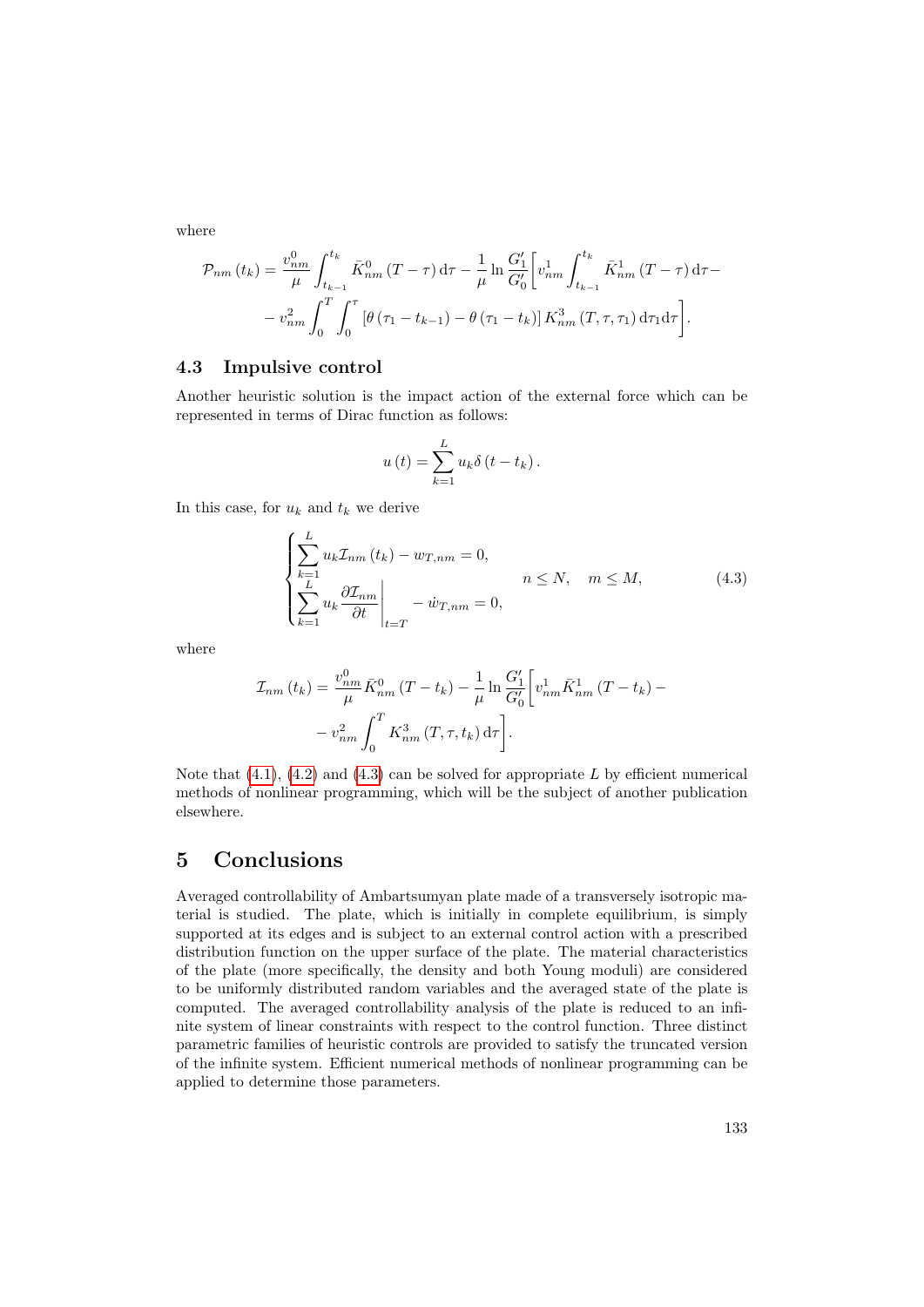## References

- <span id="page-10-0"></span>[1] E. Zuazua, Averaged control, Automatica, 2014, vol. 50, issue 12, pp. 3077–3087.
- <span id="page-10-1"></span>[2] M. Lazar, E. Zuazua, Averaged control and observation of parameter-depending wave equations. C. R. Math. Acad. Sci. Paris, 2014, vol. 352, issue 6, pp. 497–502.
- [3] Q. Lü, E. Zuazua, Averaged controllability for random evolution Partial Differential Equations. Journal de Mathématiques Pures et Appliquées, 2016, vol. 105, issue 3, pp. 367–414.
- [4] J. Lohéac, E. Zuazua, From average to simultaneous controllability. Ann. Fac. Sci. Toulouse, Math. Ser. 6, 2016, vol. 25, issue 4, pp. 785–828.
- [5] J. Lohéac, E. Zuazua, Averaged controllability of parameter dependent conservative semigroups. Journal of Differential Equations, 2017, vol. 262, issue 3, pp. 1540–1574.
- [6] J. Klamka, As. Zh. Khurshudyan, Averaged controllability of heat equation in unbounded domainswith random geometry and location of controls: The Green's function approach. Archives of Control Sciences, 2019, vol. 29, issue 4, pp. 573– 584.
- [7] A. S. Avetisyan, As. Zh. Khurshudyan, Averaged controllability of Euler-Bernoulli beams withrandom material characteristics: The Green's function approach. Proc. of NAS of Armenia, Mechanics, 2019, vol. 72, issue 4, pp. 7–18.
- <span id="page-10-3"></span>[8] M. Lazar, J. Lohéac, Control of parameter dependent systems. "Numerical Control: Part A" edited by E. Zuazua, E. Trelat. Elsevier, 2022.
- <span id="page-10-2"></span>[9] S. H. Jilavyan, As. Zh. Khurshudyan, Averaged controllability of thermoelasticity equations. Average state of a rectangular plate. Proceedings of the YSU. Physical and Mathematical Sciences, 2021, vol. 55, issue 3, pp. 123–130.
- <span id="page-10-4"></span>[10] S. A. Ambartsumyan, Theory of Anisotropic Plates: Strength, Stability, and Vibrations. Hemisphere Pub. Corp., New York, 1991.
- <span id="page-10-5"></span>[11] A. S. Avetisyan, As. Zh. Khurshudyan, On justification of Ambartsumyan's plate theory via Γ-convergence. In "Problems of Mechanics of Deformable Solid Body", dedicated to the 95th anniversary of Academician of NAS of Armenia Sergey A. Ambartsumyan. Institute of Mechanics, NAS of Armenia, pp. 151–158.
- <span id="page-10-6"></span>[12] S. H. Jilavyan, As. Zh. Khurshudyan, Optimal control of anisotropic layer-plate vibrations in view of transverse shear. Proceedings of III International Conference "Problems of Control, Information Processing and Transmission", vol. 2, Saratov, 2013, pp. 219–228.
- <span id="page-10-7"></span>[13] A. D. Polyanin, V. E. Nazaikinskii, Handbook of Linear Partial Differential Equations for Engineers and Scientists. 2nd edition. Chapman and Hall/CRC Press, Boca Raton, 2016.